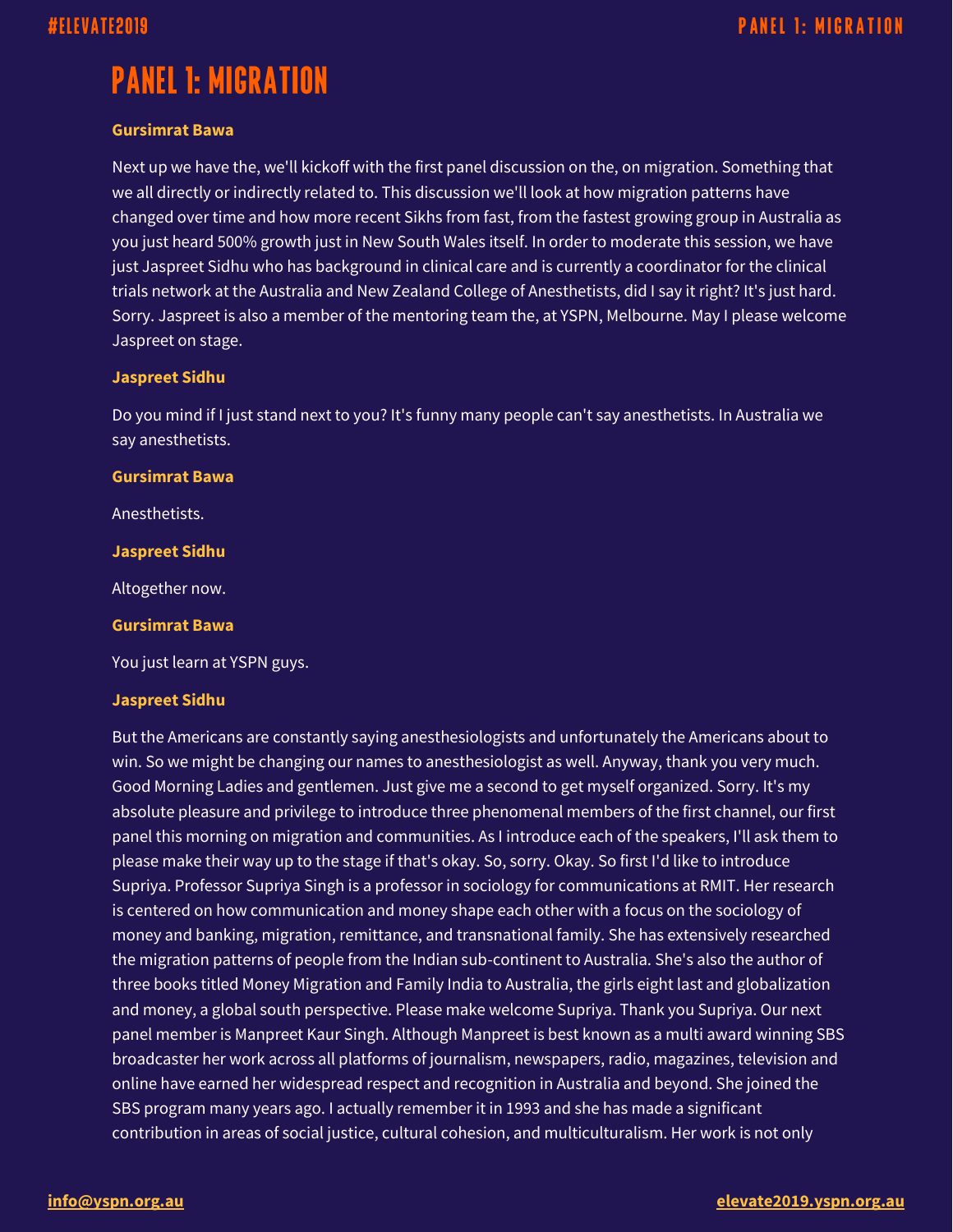helping to preserve the history of Indian arrival into Australia, but is aiding more recent migrants build their identity as Australian Indians by showcasing their achievements, highlighting their issues and encouraging solutions to community issues. Please make welcome Manpreet Kaur Singh. And thirdly our speaker Mr Harjit Singh. Harjit is one of the founders of The Australian Sikh Heritage Association, the ASHA who actually have a boot outside too, so please go and see them. Which documents and shares history on the early contribution of Sikhs in Australia. ASHA the Australian Sikh Heritage Association recently completed a first of its kind Australian Sikh heritage trail that serves to mark an early Sikh cremation site within a public park and create a meeting place for diverse communities. Harjit is also one of the founders of Turbans and Trust, which has generated over ten thousand one on one on one conversations between strangers to build an understanding of respect and equality. Something as Sikhs we all hold very dear to our heart. Passionate about turbans and his faith. Harjit's goal is to make Australia the most Sikh aware country in the world and he has an amazing sense of humor. Please make welcome Harjit Singh. Okay so before we make a start, might just invite each of you to please share a little bit more about yourself and tell us a bit more about the incredibly significant work that you do and as you speak, I get you to address the actual audience if that's okay. I'm part of it now anyway. So if we may start with Supriya.

## **Supriya Singh**

Okay. Thank you very much. Jaspreet I'm very honored to be invited to be part of this event. And I know you're looking at me, but I'm looking at you to see what the gathering is all about To place myself in context, I grew up in Delhi but I belong to a refugee family. My family originated in Rawalpindi and I think a lot of the roots of some of us are in, what is Pakistan now. I migrated to Malaysia and lived there for 19 years. I migrated there on marriage a very traditional reason. So I was born one the Indian brides that was imported into Malaysia. And in 1986, my youngest son and I, we moved to Australia. So I've been here 33 years. And when people in India asked me, where do you belong? I say Australia, when people in Australia asked me, where do you belong? I say India. And then when people in Delhi asked me, where do you belong? I say, I'm in Dharamsala. So a lot of us have these transnational and partial identities and that I'm very proud to own. So when we speak about migration, I placed myself in that cohort of professionals who migrated to Australia on permanent visas in the 1980s and as my multiple migrants, some of them from Singapore and Malaysia, others from the UK and a few from Indonesia. So I think we are experienced migrants and very proud of all of our points of heritage. Thank you.

## **Jaspreet Sidhu**

Thank you very much Supriya. Manpreet I'll get you to share a little bit about yourself and I know that you've got some beautiful slides, so I'm going to press play.

## **Manpreet Kaur Singh**

Let's see if it plays, but I'll quickly talk about myself. So I arrived in Australia as a young bride myself in 1991, it seems like a whole lifetime ago. And I joined SBS in 1993 so it's been 26 years of multicultural broadcasting and it's been a fabulous journey. Personally, what can I tell you? The journey at SBS has been absolutely fantastic. A lot of awards have come our way, which I've been very lucky I've been nominated as a Walkley finalist, which I wear as a badge of honor, but the UN media awards and the New York festivals, the world's best radio and all of that. I'm very fortunate, New South Wales Premier's awards, couple of them, Victoria awards. So all of that work is basically hinged on migration stories. And those are the stories we love to tell, before I tell you a little bit about those stories, I also do want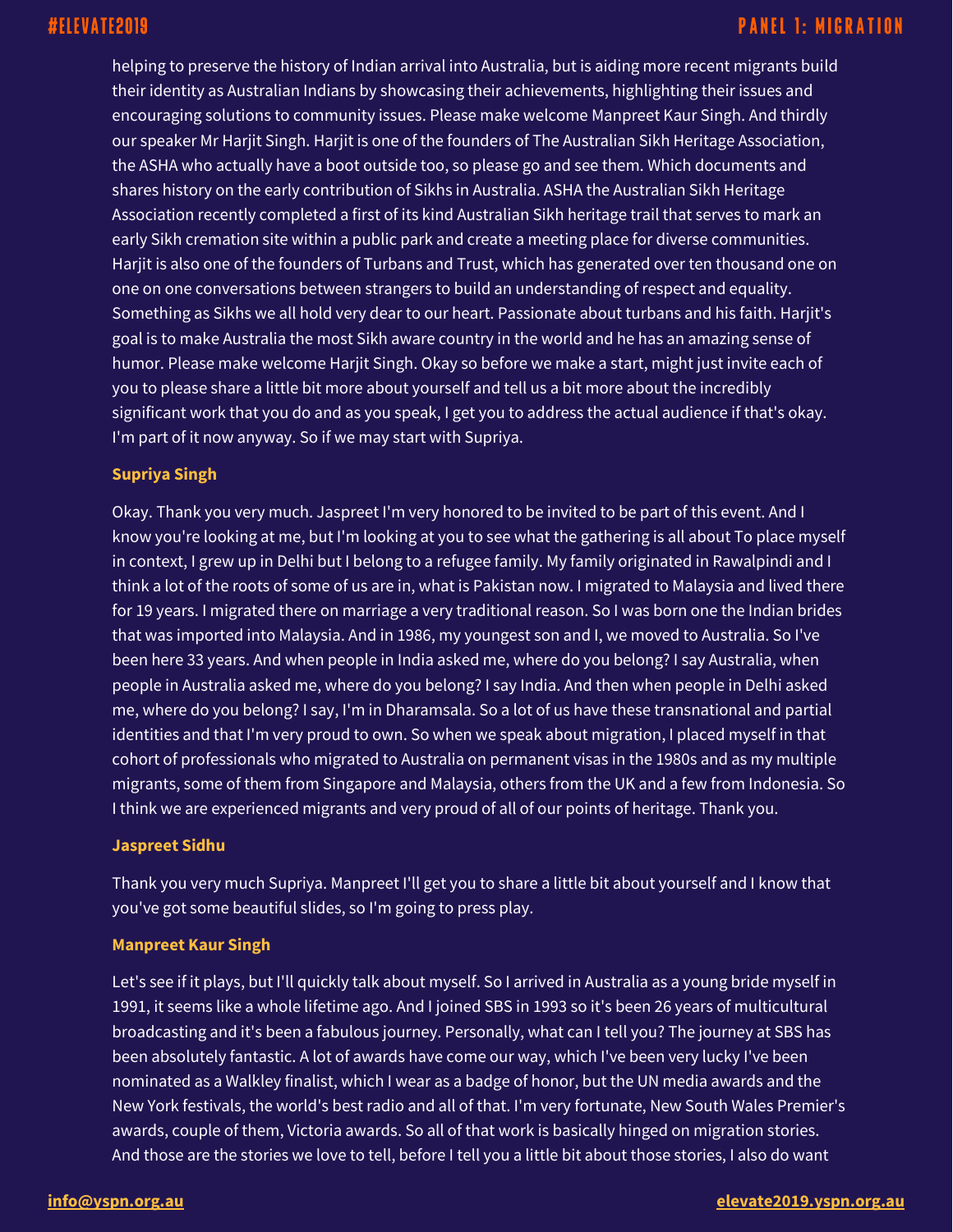to tell you that I've evolved as an AFL commentator in my stint over here and I've been broadcasting some earful games in Punjabi and Hindi. So don't please ask me to call the game at the moment, but I have done that. I'm on the board of our watch media advisory group for promotion of ethical reporting of family violence in the community. There are little things here and there. I've been involved with the Immigration Museum trying to promote identity and what it means to the community. Now coming back to the work and if I can get you to skip a couple of slides, I just want you to look at the history of Indian arrival and that has been one of my passions for a very long time. So the Indian arrival obviously to Australia is not a new phenomenon. We've been coming here since the 19th century for a long and it's the stories of the hawkers and sometimes I think how did they do it? You know these days we've got the modern technology, we've got telephone, Whatsapp. You've got so many ways of communicating, these people came here with little or no language skills and they made themselves apart in the fabric of the local communities. So these are some pictures of some Hawkers around Australia some various parts of Australia. I managed to jump up and just read if you can move to the next slide. I'll quickly tell you about these stories. I know that we are on a short leash of time, but I do want to tell you this story about Pooran Singh. So Pooran Singh was an Indian Hawker who came to Australia in 1899 he died in 1947 in a country town in Victoria called Warrnambool. And if you see that plaque I'm not sure if that's the, it's on the right, it says Pooran Singh died eight of June an Indian Hawker in western Victoria. So that was his identity here in Australia that he was an Indian Hawker who belonged to Warrnambool. Now, we found out in the year 2010 that even though Pooran Singh was cremated in 1947 by a family of Australian held a funeral parlor that is an Australian held family. They kept his ashes to fulfill his last wish that his ashes should be put in the river Ganges in the Holy River Ganges back in India. So after the commission in 1947 for 63 years, his ashes were kept by this Australian family the Guyot family in Victoria. So when I found out in 2010, I traveled up and sure enough the ashes were there. I don't have the time to tell you how this snowballed into such a big deal, but the cricket legend couple days actually came from India to pick up the ashes as a goodwill gesture. So the ashes have a completely different cricketer connotation for us at the moment. And we took those ashes back to India to immerse them in the Ganges, fulfilling his wishes sixty three years after. That's a picture of Pooran Singh. And what blew me away completely is the house that still exists in India. When we went to his village, now those of you who can read Punjabi, you'd be able to read the top of that on top of the plaque. It says, (? Saddar) Pooran Singh, and it says Australian. So that is his house in India. That house was built by his estate, the money that was transferred back from Australia to India, and it said his identity was Pooran Singh, Australian. And to me that's the quintessential Indian Sikh Punjabi story. And I've tried to make it my business to get as many of these stories as possible. So the family you see is the current family of Pooran Singh over there, there in India and on the left is a picture of Pooran Singh. Just see if I can quickly get you to get to the next slide. Do I have the time?

## **Jaspreet Sidhu**

Probably a minute. This is fascinating.

## **Manpreet Kaur Singh**

Okay. Talk to me about all of these stories. I mean this is just a sampling of what we do. This story, we actually put this out just day before yesterday. It's about the cremation of an Indian Hawker in another country town in Victoria with the previous slide, which we've quickly missed was from New South Wales. And I just wanted to show you that this man, Bud Singh, you have a couple of his pictures. He owned a big shop here in New South Wales. There's an area called [00:12:35 inaudible] and there's a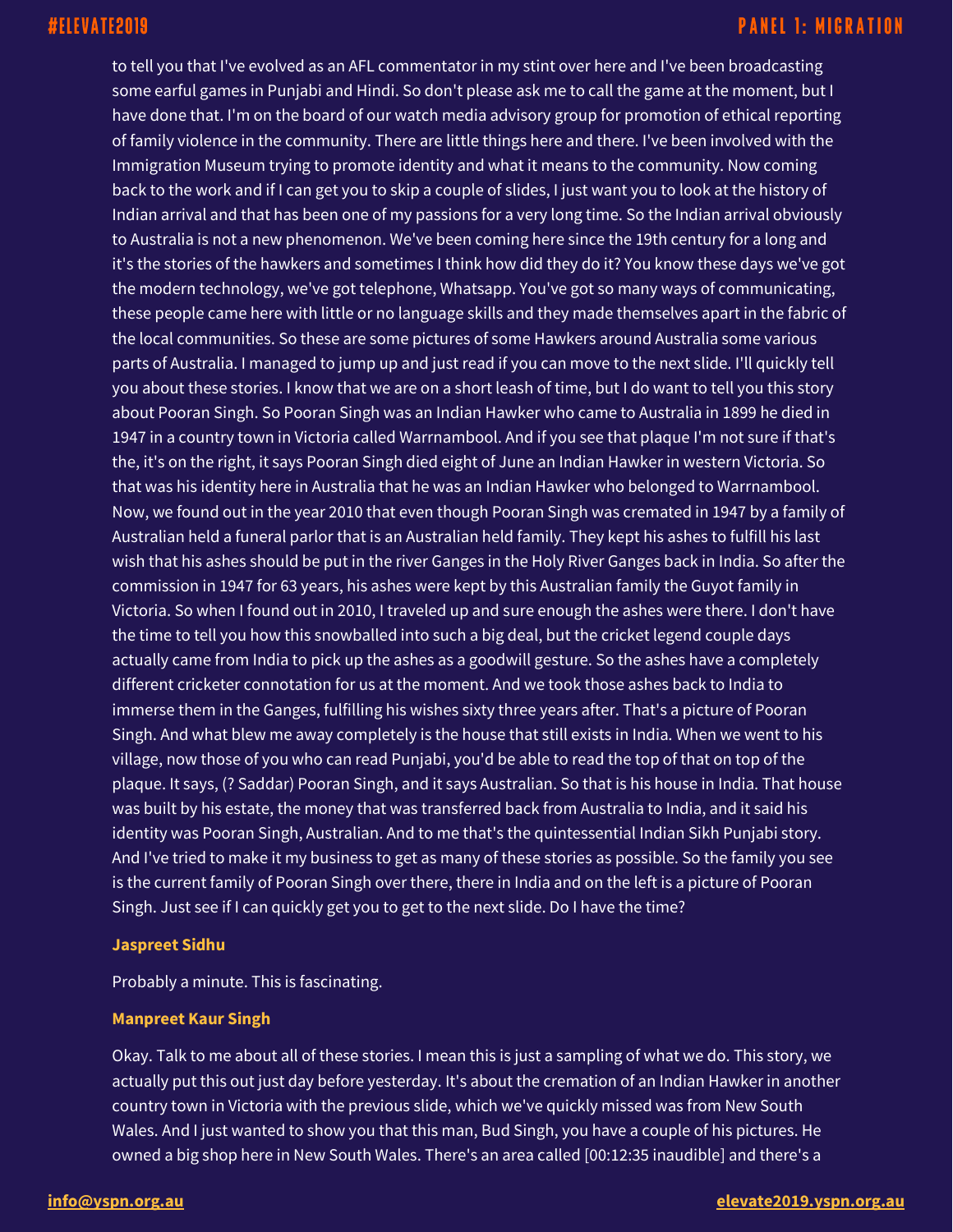Camden hospital where Bud Singh was actually on the board. So I think he must be one of the wealthier early settlers and who contributed money to the Red Cross and all of that. So these are the fabulous stories and I really want all of us to own this heritage and to find out these stories and Harjit will tell you more about our military history here in Australia. So that's the other part of our work that I'm very proud of, but that's it. I think our identity is so important to us. I love telling these stories and I love for every new migrant to know these stories and be proud of it and say, yes, we are Australian as anybody else. So I guess that's where my work comes in and I love doing what I do. That's why I'm doing it for so many years.

## **Jaspreet Sidhu**

And that's wonderful. Yes. And that's wonderful Manpreet then that's exactly why it is so important to have you here to share some of those untold stories. To share some of those untold stories as well. And certainly because of your experience and all of the research that you've been doing, delving into our history, it certainly shapes to project into the future as well. So we as the new generation, don't forget that. And we have an anchor to live by as well. Thank you so much. And that was a perfect segue too into Harjit's introduction as well into the military side of things as well.

## **Harjit Singh**

Yeah, sure. Maybe I won't start with the military side because I'm probably not that versed. I'll probably start by saying, I'm really privileged and honored to be sitting across from some beautiful women. And I think I'm the exception when it comes to, I didn't come across as a bride. But my bridal story that I can share with you is since I got married three years ago this is the longest time I've actually spent away from my wife. It's ten days and I'm missing her terribly. So that's probably my bridal aspect. But when it comes to my background obviously I was born in New Zealand and I came across when I was four years old, went through school here in Australia and every part of that experience going through school, there was never a page that seemed to say or there was never a lesson that seemed to say Harjit you belong here. It was always, you're one of them we're us over here and thank you for coming across in the last 30 years. And it was only in high school when I was looking through these photos that the history teacher has putting in front of me, they looked exactly like the photos that you put up there Manpreet and essentially I looked at them and I said, well that looks like my granddad. But the history teacher said no, that was an Afghan that was a [00:15:27 inaudible] that's not your granddad. Your people came much later. It's only when we get a bit older and we start reading some of these wonderful articles that Manpreet she is writing and putting on Sihk Chick and SBS and I'll start saying, hold on, there's something here. Why wasn't this taught while I was growing up? It was already there. A lot of people knew it, but it wasn't as part of the curriculum. So a lot of the work that I did at that time was around coming from a place of being a victim. I looked at this problem and I said, you know what? I've been wronged. Somebody has done something they wrong me. And it took a couple of years of trying to educate people. When I started to realize that that was the wrong mindset, it wasn't to do with other people, it was to do with myself and what could I do to make a difference. And it turns out a little bit of effort and it can go a long way. So within a couple of years we've created an association that's shared millions, that's been shared millions of times. We've got schoolchildren, we got politicians in parliament who are now stating the exact words that we've been putting together over the last years. It's the facts. The three main facts around Sikhs in Australia that we've been here since the 1840s we're still here. Our Sikhs Anzac sports for Australians, 1.2 million Indians for the largest volunteer army of all time in World War One that goes unrecognized. And those things started coming out. And it was only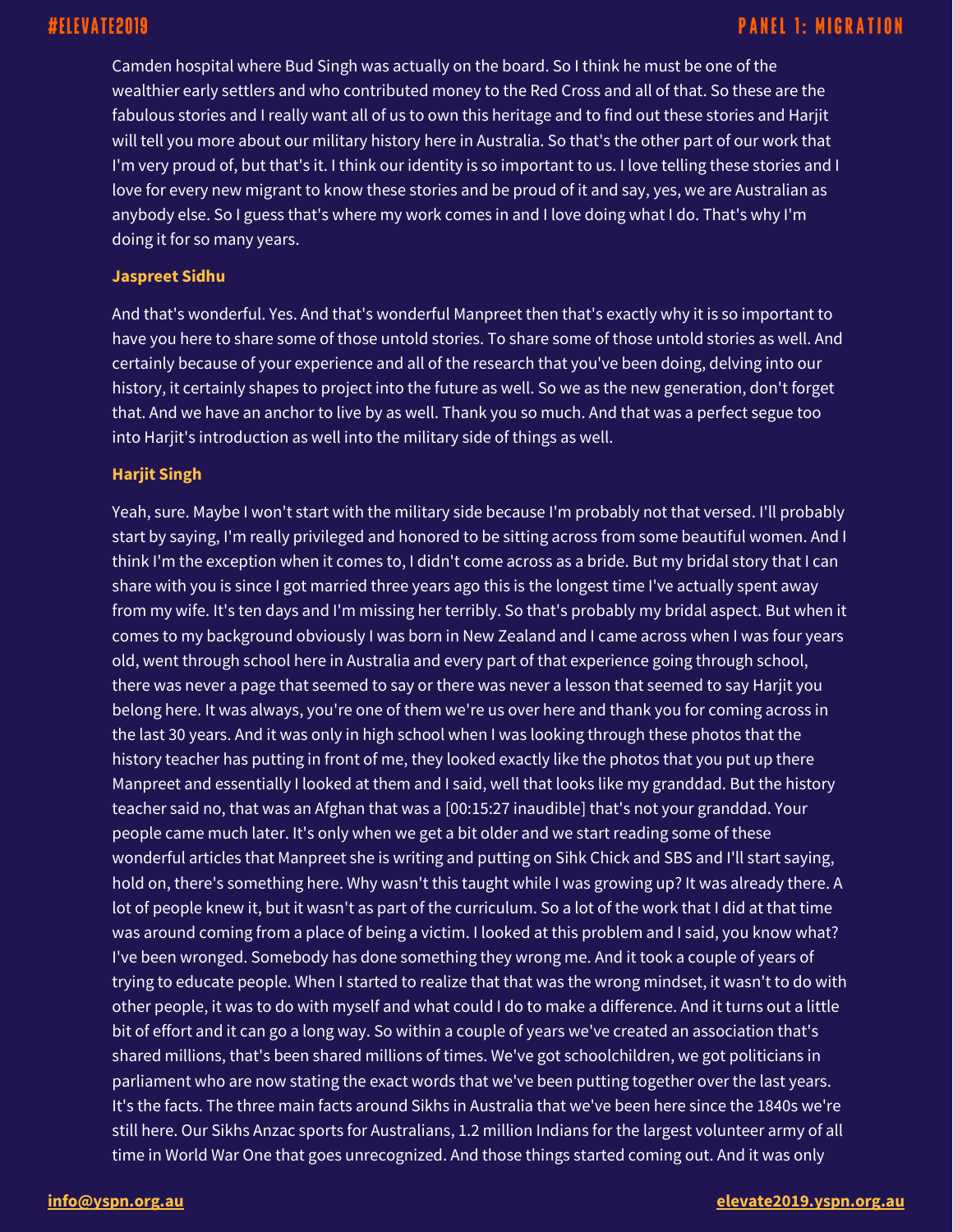when that happened that I realized that it's really about empowerment and empowering yourself. Not by looking at it from a victim mentality, not blaming somebody else, but looking at yourself. And that enabled me to start something called Turbans and Trust. And like Jaspreet you went through earlier, that's allowed me personally to have 10,000 one-on-one conversations where I tied turban on some random person's head. But instead of teaching them about Sikh, I act as a Sikh which means to learn. And I ask something about that person and I asked to learn and be welcomed into their lives because with that, that creates relationships and I truly believe that's how we can make a better society. So that's my little introduction.

## **Jaspreet Sidhu**

That's perfect. Thank you. Now, there will be an opportunity for some question and answer, but we might just start with a couple of questions for our panellists to share some more insights. So we might start with the certainly you've already shed some light on the history, but what is the heritage and history of Sikhs in this part of the world for you and for the community that is so important to tell? Whoever would like to start Supriya, please?

### **Supriya Singh**

When I started studying the migration of Indians to Australia, part of it was to place myself in context. But it was wonderful to learn of the early history partly Manpreet that was there in the blackburn Gurdwara when you came to speak. And also after when we were celebrating the federation's centenary to read about what was happening in Coffs harbor. And I'm sure John can tell you more about that. But I think the major migration came in three. They were three separate migration cohorts among the Sikhs and the Indians. The first started in the 1970s to the mid-1990s when professionals came over and these were usually married sort of with children, sometimes established professionally in India or in Malaysia, Singapore. And they came for a better future. It was usually male initiated migration and the women who were also professionals often slid in financial status because of the lack of family or paid health for childcare. So they came from metropolitan cities like Manpreet and I do, flow into English and they came as permanent resident. And I know from the stories that people said that within, you know, I mean, my experience was I already had a job in Australia when I came from Malaysia and it was in my field. Yeah. There was no business of driving taxis around. And even those people who had who took three or four weeks to get a job, they immediately had access to Medicare and to welfare. Now the second lot people like you Jaspreet who were born here, the Australian Indians, they grew up perhaps at times battling with the sense of identity as to where they belong. But most of them figured out very fast to say I'm Australian of Indian origin. And I think some of them had a pretty rough time in schools with racism and many that it was only when they went to universities and became professionals, like their parents that they found a broader South Asian identity and an Australian identity. But I want to also tell you of my discovery of what is the largest cohort of Sikhs and Indians in Australia and that is the international students and the skilled migrants who came from the middle of the 1990s there are very different lot and Manpreet I were saying that perhaps in India we would have found it hard to relate to each other. They come from Ludhiana Patiala Bathinda and some of the rural, urban villages. Many come from families where the parents are not English educated and they struggle with English and that is why some of them use their wives to do the IELTS exam and come as spouses. They come over here on temporary visas, but they come from a resurgent India where middle income families choose to invest in their children's education and future. They are very proud Indians and they come over here with an incredible sense of expert of enterprise. They are the first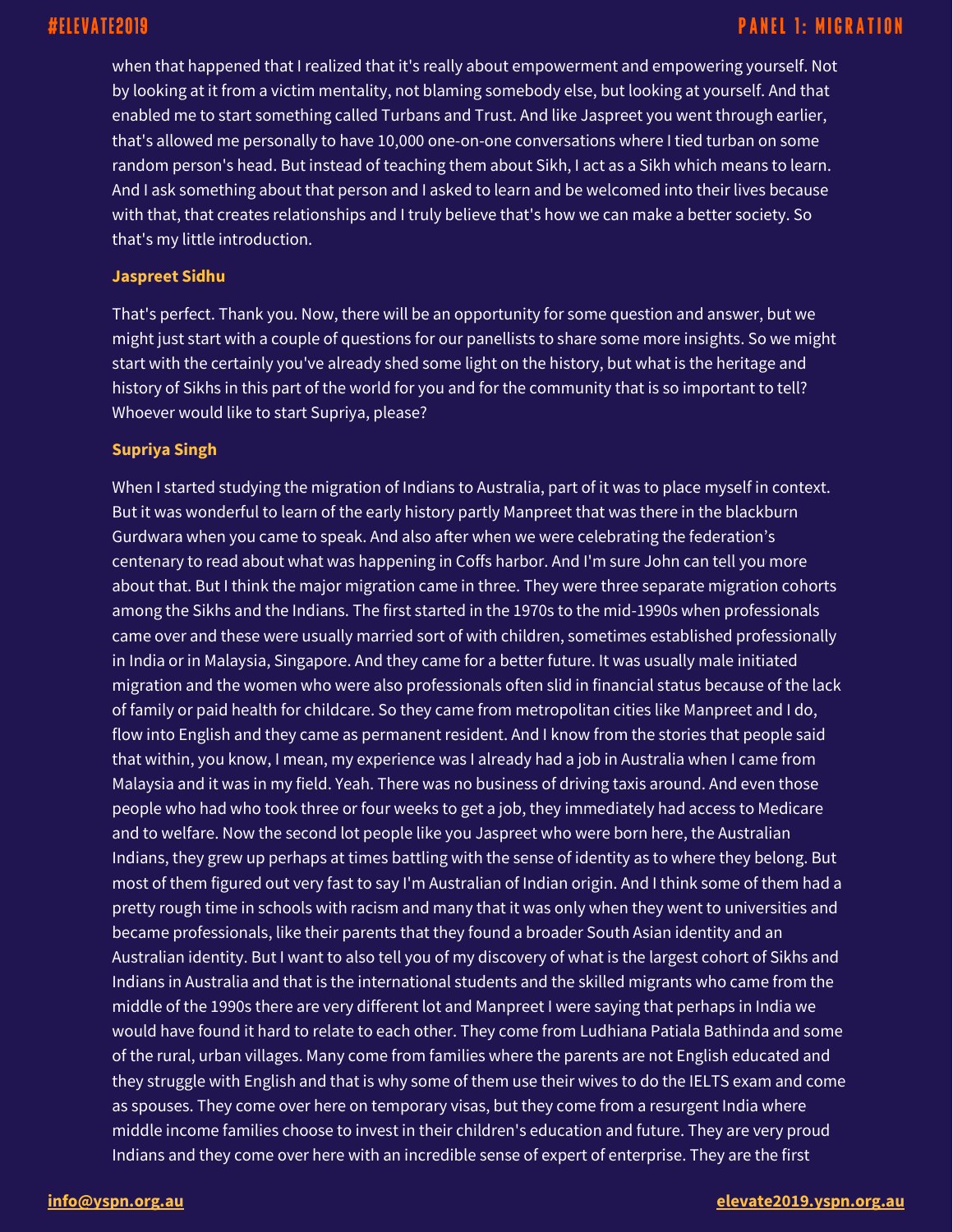group of Indians who have to pay to migrate. But they also the first group of Indians who have come in in an era or of new communication technologies. I was telling my daughter in law Arjith who is here that when I used to write to my mother from Malaysia and from Australia in the early eighties, I used to write on the air later forms. Now you won't know the air letter forms.

### **Jaspreet Sidhu**

I do remember.

## **Supriya Singh**

It used to take eight, ten days for it to reach India and then the answer would come. And so sometimes you didn't write of things that troubled you. And my mother did come to Malaysia, but it was once and it was an unusual visit. But most often the parents in India did not know your life. And often the older Indian migrants in Southeast Asia, they never had the opportunity to go back to India. And even the migrants who came to Australia in the 1980s like I did, usually they went to India once every five or six years. And the parents did not often come. Now when I speak to the young Indians, they talk to their parents every day and I say every day and they go once or two or three times a year and their parents come. So it's a reciprocal kind of communication that some of the early migrants never had with their families. And the money goes two ways. You know, before we sent money home we meaning it's usually the male, but in post partition India with gender norms changing in my family, the daughters also send money home. But remember it is the parents who have sent money to Australia to educate their children. It is middle income, discretionary income that is boosting the education industry in Australia. And the children also send money home. So great enterprise. But these four cohorts also meet that we have challenges to face. And when I look at the audience here, I don't see very many people from the Indian student cohort. They've grown up differently. They have different needs. They have different value systems, some of which I like very personally, even in the universities, some of the young Indian students who have become professors now, they come, they always address me as Supriya Ji and I think this is wonderful. Some of them even in the cafes will touch your feet because this happens more in Punjab than it happens in Delhi. So I'm savoring it. They come to our Gurdwaras more. Now, my son who came when he was 15 and is a professor now. I have to withhold, pressuring him to come to the Gurdwara and just read [00:25:29 inaudible] also come to the Gurdwara when there's a marriage or a function. But these young men and women, they are the ones that have been responsible for the growth of our Gurdwaras. And I take this inclusiveness is a very big challenge. We find it hard to talk to each other. But I think in not talking to each other, we are missing a great opportunity. I remember a young man who was twenty four years old came from Patiala. He worked three jobs. He already had bought land for his parents in case they ever wanted to come. And he went back home and I told my son, my God you and I think we've done very well, but look at that young man. And they have reached out to the community because they've been excluded. You look at our Gurdwaras and on Gurdwara councils, all men, usually no women, no young people. We are losing an opportunity, but the second thing I think that we need to do is I think like we've heard earlier, extend the notion of sewa. But the sewa has to go to a transnational communities and to the indigenous and the multicultural communities of Australia. We belong both places. And the third one I think is balancing the interests of the transnational families wherever they are and the nuclear families at home. And the fourth and I think Manpreet we share a common passion here. I think we have to change this patrilineal and patriarchal culture that all the cohorts of migrants from India have brought with them to a culture of respect and recognition that as a community we face a terrible global challenge of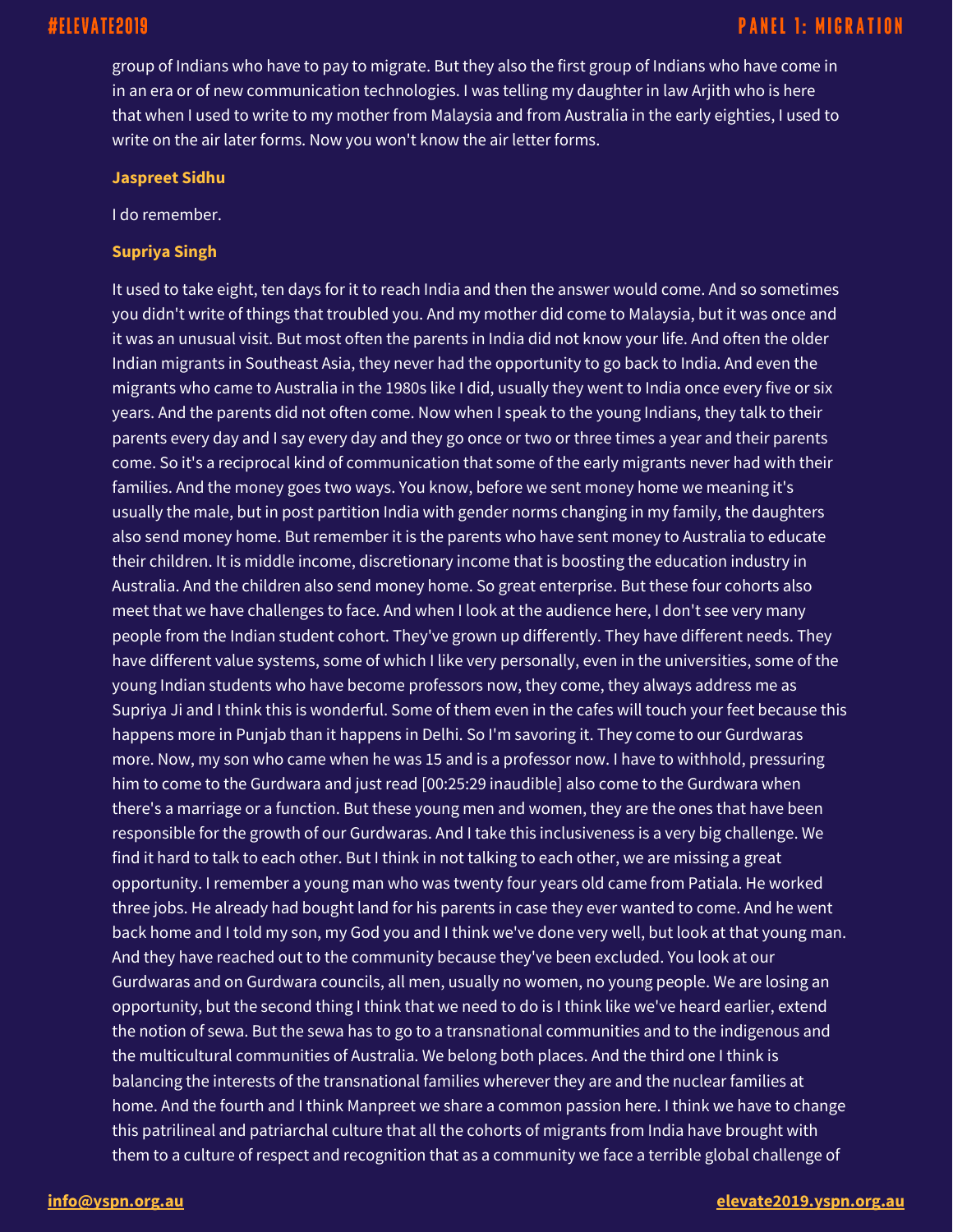## **PANEL 1: MIGRATION**

family violence that unless we have a culture of respect, we as a community are not going to succeed and I think we are making, taking some steps towards that but the culture of respect and the culture of consultation rather than a culture of male control and entitlement and that's for some of us to encourage in our own children and in our own lives but we have to take, recognize that we are part of this very big global problem and we have to do something about it.

### **Jaspreet Sidhu**

Thank you very much. Thank you Supriya. And that was most-most-most insightful. Manpreet and Harjit I invite you to comment or pose an opposing view if you may, if you do have.

### **Manpreet Kaur Singh**

I'm in furious agreement with her. I'll just make a few comments. I guess when you look at the minister actually mentioned how exponentially the Sikh community has grown here in New South Wales, but as you heard currently in the latest census of 2016, 126,000 Sikhs live in Australia, out of that 51,000 live in Victoria, that's a big skew. That's 40% over, 40% of the Sikh population now resides in Victoria. Even when I look at the Punjabi population, because I do the Punjabi program is SBS, back in 20, 2006 when we had the census, I remember our numbers were 26,000 and I said, that's ridiculous. 26,000 Punjabi speakers all over Australia just sounded ridiculous to me. But then we grew in 2011, we were 72,000 and this time we are 132, 000. So we are a very large community point five percent of the population, the Sikh population is point five percent of the Australian population now. Challenges as Supriya Ji, real definite Ji. The challenges are many and of course family violence is the ugly face of the society. But then let's not single out the Indian Sikh Punjabi one community. The sad fact of the matter is that one in three Australian women do face family violence and that to me is the worst thing. Now I did this award winning documentary, which has probably won six or seven international awards called the enemy within. And ideally would ask you to hear it if you haven't heard it because you hear from not just victims but experts. And one thing that a police superintendent said to me will always stay with me. And I asked him the question about violence against women. Where is it perpetrated the most? And the sad fact of the matter is women are safer on the streets than they are at home. And what kind of indictment is that on our society? So this is a challenge we're facing globally and as a community, because we are a cohesive community, we rely on families so much. Mothers are, we say mother tongue. These are the basic things for us, mothers is so important. We really need to look out for our mothers and sisters and we have to educate and support our sons and our brothers and all of them, the males there. So yes, that is one of the things. But the other thing I found from the census last time that came around, 30% of the Punjabi speaking women have no jobs. That's a big concern for me. When we look at most of the males being employed and here, we talking about professional employment, which is fantastic and it's lovely to see young professionals like just Jaspreet and all the wonderful people I've met here today. But this is something to think about. Our girls are going to the best of the schools? Getting private education? Why aren't they in gainful employment? These that to me is a big thing as well. So when we talk about empowerment, it has to come from within the family home. Look, I don't expect a government legislate things like this. I think this comes from within every household. If our house has the right role models, we have a better household, we have a cohesive community, we have a cohesive society. And I really feel that the violence in the world would reduce if family violence did reduce. So that is one of the other challenges. I guess the initial thing you did say Jaspreet. What are the stories that must be told? And to me as a storyteller and a journalist, that is what really inspires me. So when we do mentioned about the Indian Anzacs and we keep looking at these amazing people who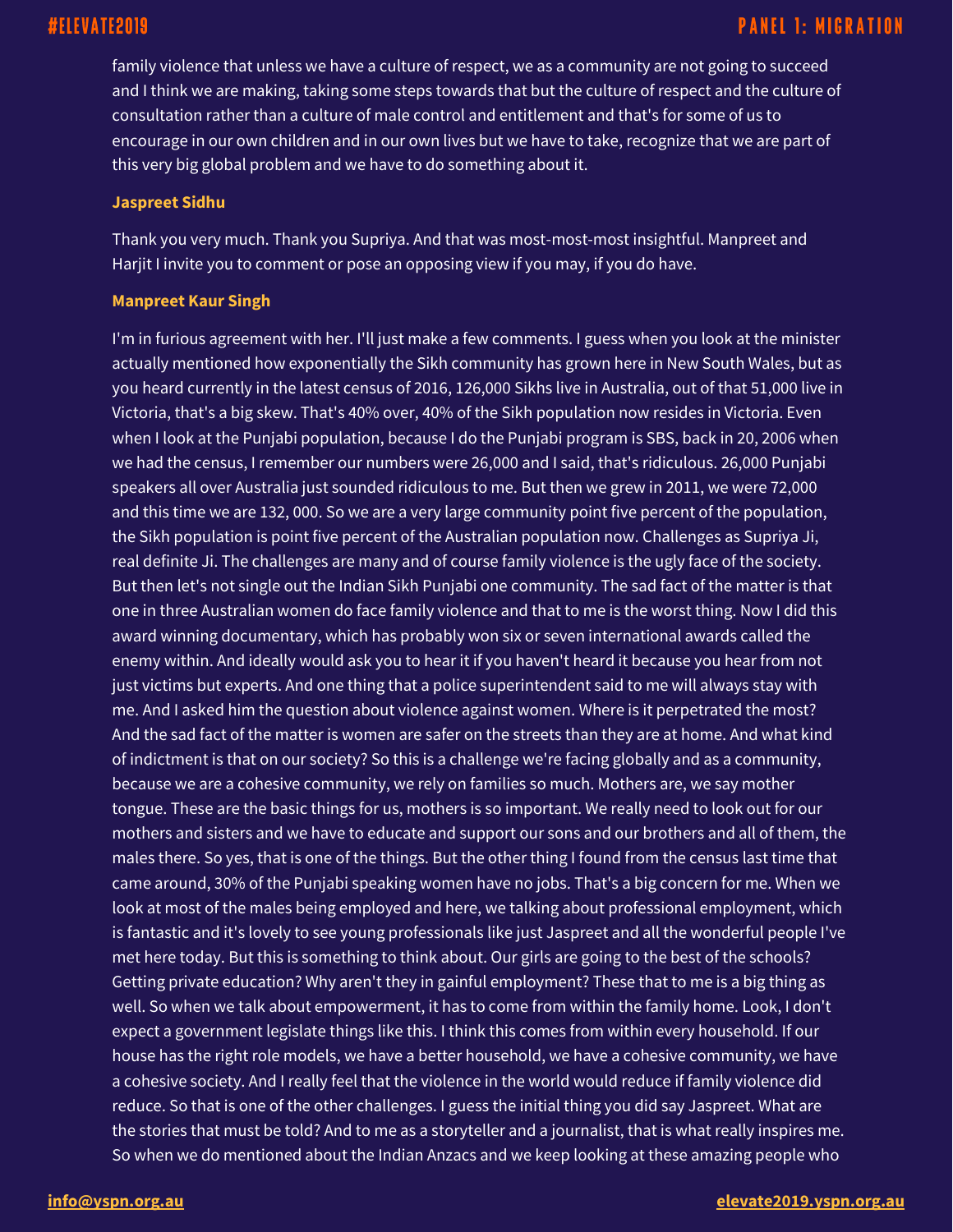came hundred and fifty years ago and somehow became a part of the Australian imperial force and they go along to European shores and they fight battles for Australia. What I would really like to do is have someone research into the families of those people. Why don't we know more about the families of the Indian Anzacs, I know Harjit has mentioned the books coming out and I did help, well I was involved with Peter Stanley in the previous book, Indians in Gallipoli so, that'll be fascinating to know more about the Sikhs in Gallipoli and the Indian, the Sikhs from Australia, but that would be great. And then the other stories, the unmarked graves of these Indian Hawkers, that dot the Australian countryside. Let's all make it our business whenever we go out for a drive or something just take a look around the local cemetery. Just look around, talk to the people, the locals. They have fabulous stories to tell. I showed you that picture of that 87 year old woman Zelma she is such a fantastic woman. She remembers clearly Pooran Singh and she talked oh, he had a smart suit he used to wear. This oral history is so important to retain. These people will not last very long. So to me, let's make this our business and find out more about our shared heritage because that gives us our added sense of identity.

## **Jaspreet Sidhu**

That's wonderful. Thank you. Thank you Manpreet. Harjit, do you have anything to add?

## **Harjit Singh**

I think, once again, if there is agreement with everything that's been said. I think we started touching on some of the challenges that are being faced. But only thing I'll add from a migration perspective I think is, we sometimes think that we are the first professionals to migrate to Australia or to develop in Australia. But if we go through history and yeah I think you just touched upon it there. There were Sikhs professionals, there were Sikhs businessmen who were trading with Australia just either before or just after the demise of Maharaja Ranjit Singh's empire. So if you think that we didn't have a connection to one of the contemporaries Napoleon the great we, definitely have a very strong connection between Australia and Punjab. And I think when Manpreet Ji you covered a story later last year around the Punjab in Australia. I mean, come on guys we've got a five rivers state year. Like, you know the name, like it doesn't get more Aussie and Punjabi than that. You got an Aussie guy naming his leasehold Punjab and he's got all the rivers, et cetera in there so it's pretty cool. And I think so these professionals were doctors, you had doctors a hundred years ago coming out here, there were [00:35:37 inaudible]. They might not have been professionally trained by some English institute, but they were selling things off just on George Street in Sydney here, they had big bags they had really nice suits they are exmilitary guys and were well respected. So they, it's all when it comes to conversing, I'm sure they, they spoke proper English as they called it back then or the queen's English and they were able to sell and do quite well for themselves. So don't forget that we've been professionals here for a very long time and I think that the thing that resonated with me Supriya Ji and I'll keep that going because I'll keep saying it till you blush maybe that's the plan. But I think the thing that really resonated with what you talked about there, there's a challenge there that you're saying this really might not have too many Indian students, but I think you'll find that are actually more than you think. The other thing is what really resonated is that you talked about being inclusive. We can't be exclusive and these days we're becoming more polarized. Every day, thanks to good old social media, we can unfollow people, we can stop listening to the other side. When in reality we must listen to the other side. If you're in government, you learn that every day because you get hammered by the opposition. But that makes you stronger. That makes our society stronger. To have that ideas tested and we are men and women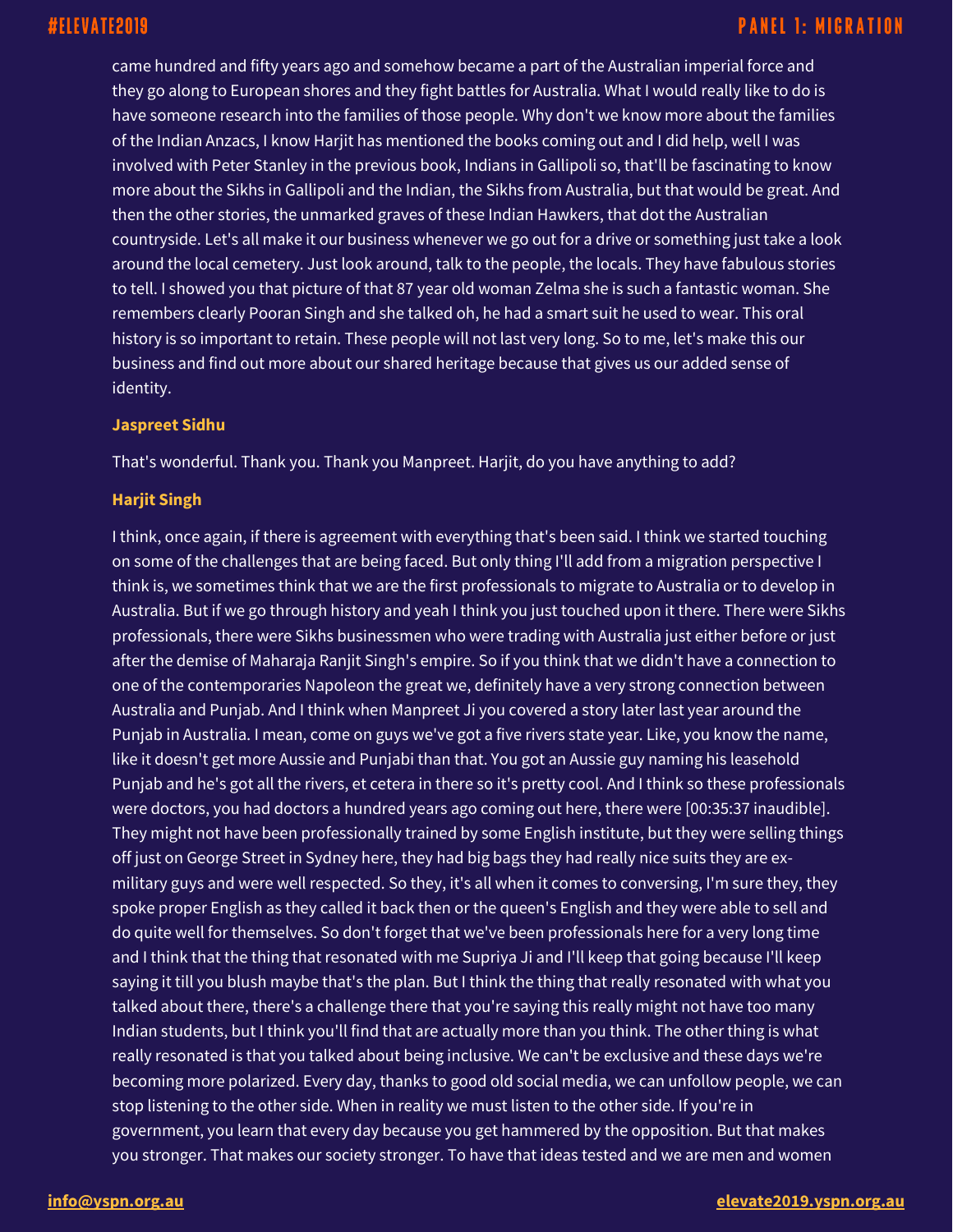of the steel that is what we've been described as and therefore we can take the battering, we can take the heat that steel needs to, to form a blade. And so I think we can be inclusive. We can stand the test of time. And I think there's a very positive future for us in Australia.

## **Jaspreet Sidhu**

Harjit I might just get you to also add, so we've heard of all the different cohorts of people who have come in and I agree with you that we aren't the first generation of Sikh professionals. Our parents are and ancestors who came here, were all professionals. And we heard that was the first group of migrants until we knew better of the hawkers of course. But what do you see as not just the challenges, because we have talked about that, but what do you see as the hope for the future of our community here based on the great strengths that we do have as a community? The skills and to be more inclusive.

## **Harjit Singh**

Yeah, sure. And I think that's an excellent question because I'm very passionate about understanding myself because I think the Sikh path is not about talking about others, is it? I mean we should all know that it's all about ourselves and connecting to that spirit within. So Sikh starts with a number. It actually starts with a number, not a word. It starts with a number one it starts with [Speaking Punjabi]. And all I ask, I think is, and this is my greatest hope is that we start practicing that a little bit more. Otherwise all we are is a bunch of people that dress like something or affiliate with something member of a club, member of a gang, you could say sometimes the way we can act, but essentially it's a club that existed a few hundred years ago. We've still got admission. But in reality, if we don't start practicing that [Speaking Punjabi] if we don't start doing something with that Sikh aspect of our organizations, there's so many organizations let's all put a Sikh there, but what do we do to actually act on that? And I think there's some wonderful initiatives like Young Sikhs Professionals Network, Sikhs of Australia. All these guys who are trying to practice that [Speaking Punjabi] and for me, my personal view around that, my greatest hope is that Sikhs will once again in their own community start fighting for the most oppressed and most down trodden people within that community because that was our single purpose a few hundred years ago. And in my opinion that means bringing along our indigenous brothers and sisters in our local communities and I hope that our grandchildren well certainly my grandchildren because when I think about my grandparents, I think about World War Two. I think about 1947 the partition, the greatest mass migration of all time only surpassed recently was Syrian refugee crisis, I think about 1994 with my parents, right? They were resilient enough to get through that, they'd bounce back. You would never think that there was genocide committed any 50 years ago to those people. And I think we can pass that lesson on. I think we can bring along and empower others to come along with us on that journey. And that's my biggest hope.

## **Jaspreet Sidhu**

That's great. Manpreet.

## **Manpreet Kaur Singh**

It really hardens me when I look at the numbers and the statistics sick as it is now, the fifth largest religion of Australia officially. So when the census numbers came out, I know in 2006 when I looked at the census numbers, we weren't even in the top 20. So in, in a matter of 10 years, we've managed to become the fifth largest religion of the nation. But I think we have a long way to go in making the rest of the community, the wider community understand who who a Sikh is, what a sick stands for, what we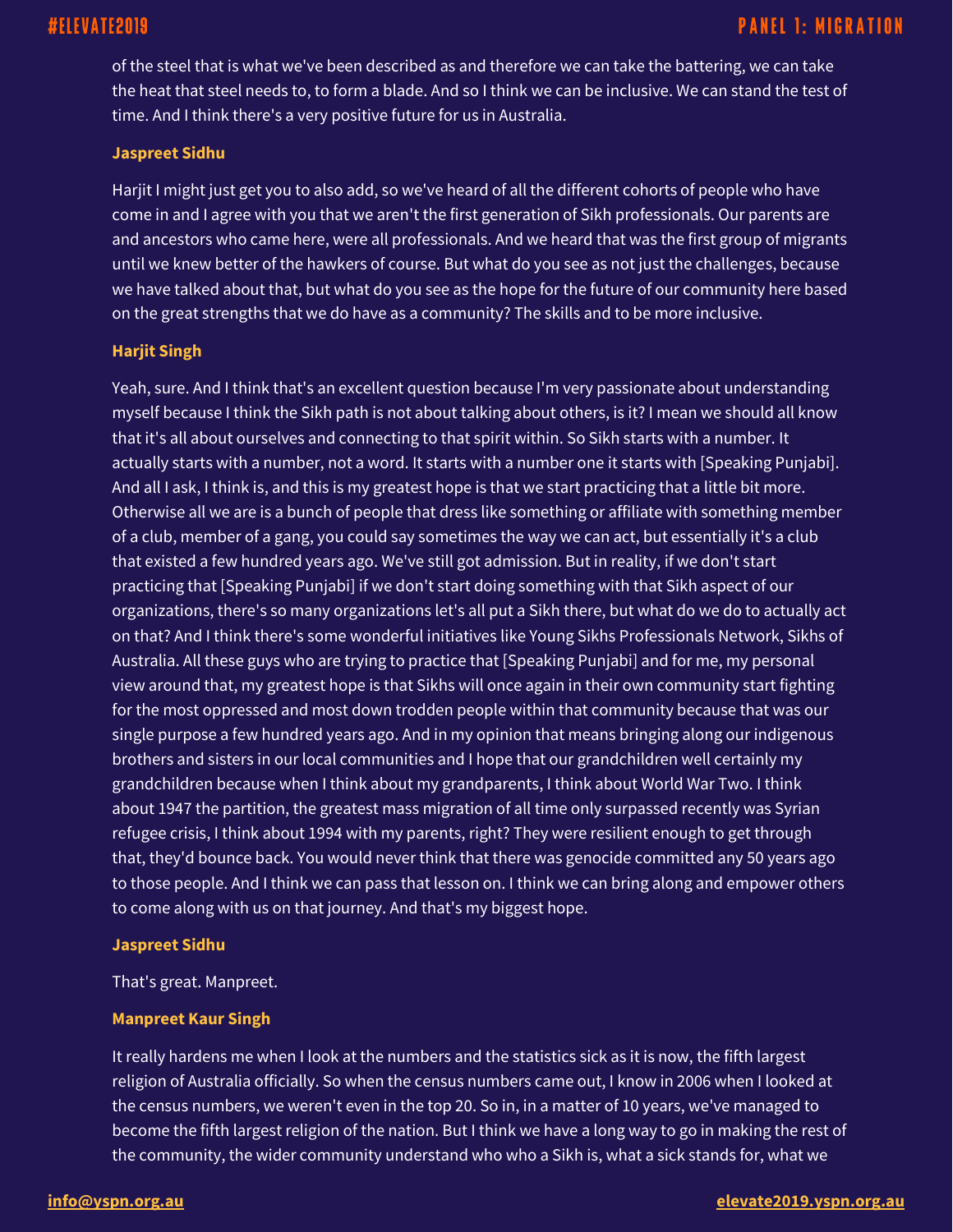do, what our identity is. And I think what Harjit just mentioned, it's so important to get involved and not just in our own our own activities that we only doing six things for the Sikh people. I think it's so important to be involved in the wider community. So it really hardens me now that you know, the tragedy in towns will have taken place united Sikhs is there. Can't say it is there and it's the Australian chapter of United Sikhs that is there which is fantastic. So these things are the things that will build our identity for us. So let's not just do the few things where only we are invited. So things like the Sikh [00:42:07 inaudible] they are fantastic yes we have to support those institutions. Some of the people come from the wider community, but if you take up the cause say of the indigenous communities of any other injustice that happens and become a part and fabric of the community, like we've got Gurinder Sandhu playing cricket, we've got Sangha, Jason Sangha coming up playing cricket for who knows Australia very soon. I'd be very happy to see some names from our community being represented and the wider scheme of things. We probably want a `Singh in the parliament very soon. Let's hope that comes true. So I think we need to get more involved in the local activities. And to me the challenge would be with a new cohort of migration that you mentioned because of the connectivity with India. I feel they are far too involved with Indian politics and the Indian state of affairs over there and they're not getting as involved with things over here. That is something I would like for everyone to think of because when you look at these hawkers and these people from a hundred years ago, there was so much a part of the local community they got involved in the local things. So that is the one thing I feel that the current generation of migrants and I'm very hopeful they will do it. They will do it the way we are growing it's not a matter of if it's a matter of when that you see more Sikh names on the boards of corporates and in government and in other especially in sporting organizations. I would love to see that happen.

## **Jaspreet Sidhu**

Fantastic. Thank you. Supriya, do you have anything to add?

## **Supriya Singh**

Not much. I think I've said it before, but I think that broadening our scope of sava broadening the issues of gender equality that are central to our religion and I, but I also think that in this day and age, it is trans-nationalism that is the theme. And I think you can be important both in your source country and in your destination country because it is important there. And it is important here, but as a Sikh I also have other identities. I have an identity in my family is a refugee family. So when I hear about refugees, I see that we should make common cause and sometimes I'm bewildered by people's reluctance to do that in the community. And I think we need to be very grateful for the first people of this land. And we should do something very important and visible and show our affinities, but I fail to see that sometimes. And it's, and again, I think the issues of respect within the family. If we don't respect our own people, our elders, our women, our children, our men within our own families, we are not going to be able to do that for others. So, but I have great hope. I think some of the young people are very enterprising and I actually see some of the young Indians reaching out politically in ways that some of us didn't. We were very busy building up our own careers and some of these people are very engaged and I just want to feel that we can harness that engagement because of the continuities of culture and despite the differences of where we have grown up and how we have come. I think we have much to offer.

## **Jaspreet Sidhu**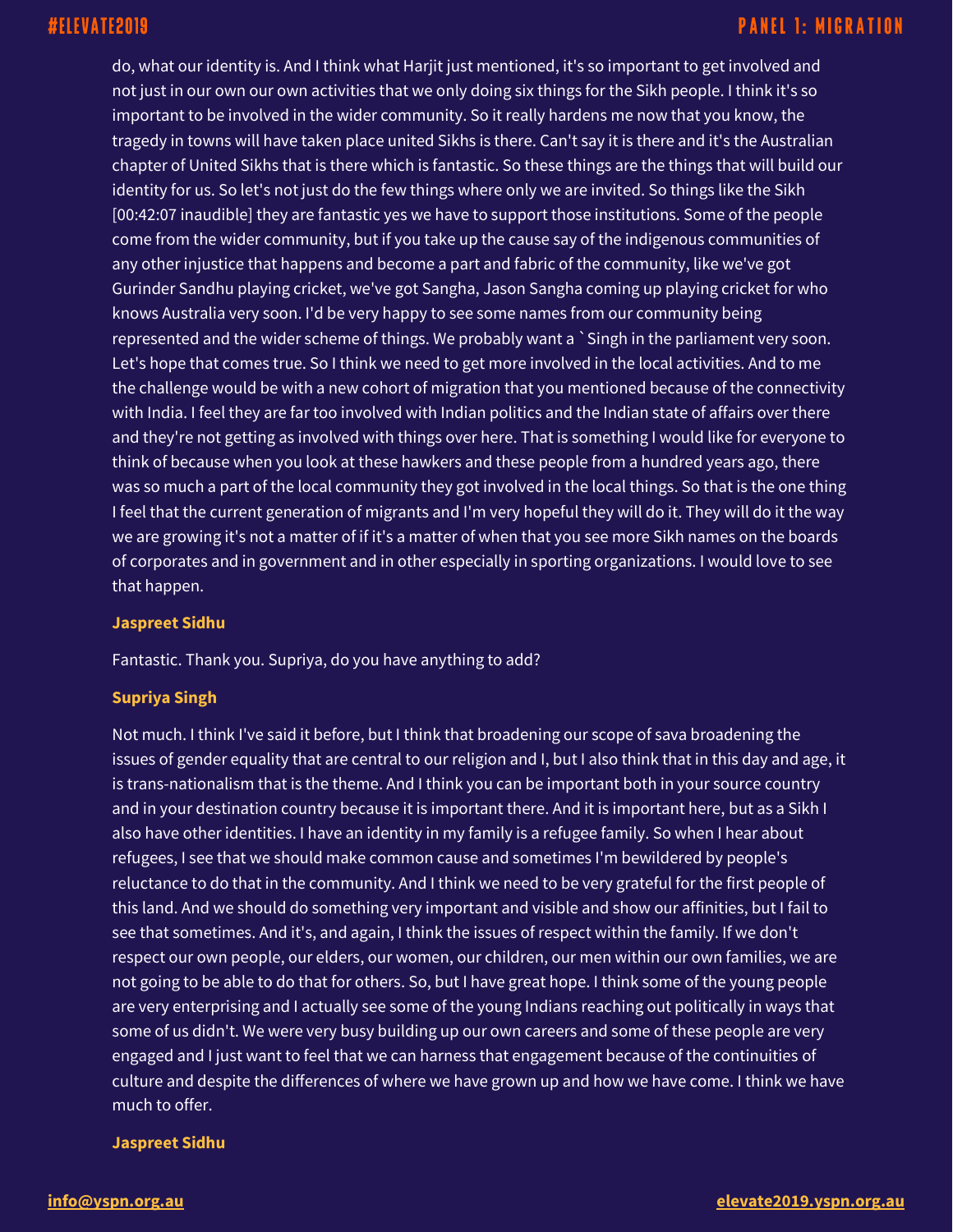## **PANEL 1: MIGRATION**

Fantastic. Supriya, do you think, sorry, if you don't mind. Do you think as a community although we have seen through the census that we are the fifth largest religion in Australia now do you think as a community, we there's potentially some growing pains for us as a migrant community as compared to Canada, the US the UK and on that line, what do you think we can learn from those communities and do better here to prevent some of the issues that are occurring internationally?

## **Supriya Singh**

I've been most impressed by some of the diasporic communities, particularly in the US and the UK. And I've been impressed by like the United Sikhs. You see them visible. You see them visible if there's a problem in Haiti, you see them visible if there's a problem elsewhere in their own countries, you see the Indian Sikhs visible when the tsunami was there in south India. All right. So I think some of those issues, but they also think they have organized themselves to recognize and address some of the problems within their own communities. If you look at the issues of family violence, the diasporic communities have organized themselves to look their own in a culturally sensitive way. And I think that's very important when you are a minority community in another country because some of the issues of money, some of the issues of power, some of the definitions of what makes for empowerment in a woman are very different in our community. In our community I don't think a woman aims to be alone and independent and self-sufficient. She wants to be connected and part of the community and part of a family. And this is part of the global south, not just us. So we have to empower women in ways that they want to be empowered. And I think some of the diasporic NGOs are doing a fantastic job there. Not just by saying, okay it's enough to be Indian, it's enough to be Sikh. But recognizing the cultural distinctiveness within the context of the US or UK. And I think we all still have much to learn from that.

### **Jaspreet Sidhu**

Fantastic. Do you have anything to add?

## **Manpreet Kaur Singh**

Very quickly. I mean it's obvious we will have growing pains because we've grown very quickly the growth has come so quickly in five to seven years. It is obvious that we will settle down with finding our feet. Once the community finds its feet. I have no doubt we will be a lot settled. But what's to the core of it I feel is when you talk about Sikhism and the growth in the future language is essential for it. The Punjabi language and that is something that is a challenge as well for the kids growing up over here.

## **Jaspreet Sidhu**

Yes it is.

## **Manpreet Kaur Singh**

So although the Punjabi language, the first generation people speak beautifully. It's transference of that language to the second, third and fourth generation. And I feel any program that is trying to cater for the community, the growth of the Sikh community in the future has to consider how to keep the language intact. It's wonderful to see most Gurdwaras running Punjabi classes but, and the fact is that year 12. Well in Victoria kids who've been doing these, year 12 Punjabi for a while and you get bonus marks, you get hundred and five out of hundred and four for doing Punjabi which is fantastic. So it started in New South Wales, but teachers are telling us the numbers are dwindling. It's very low. I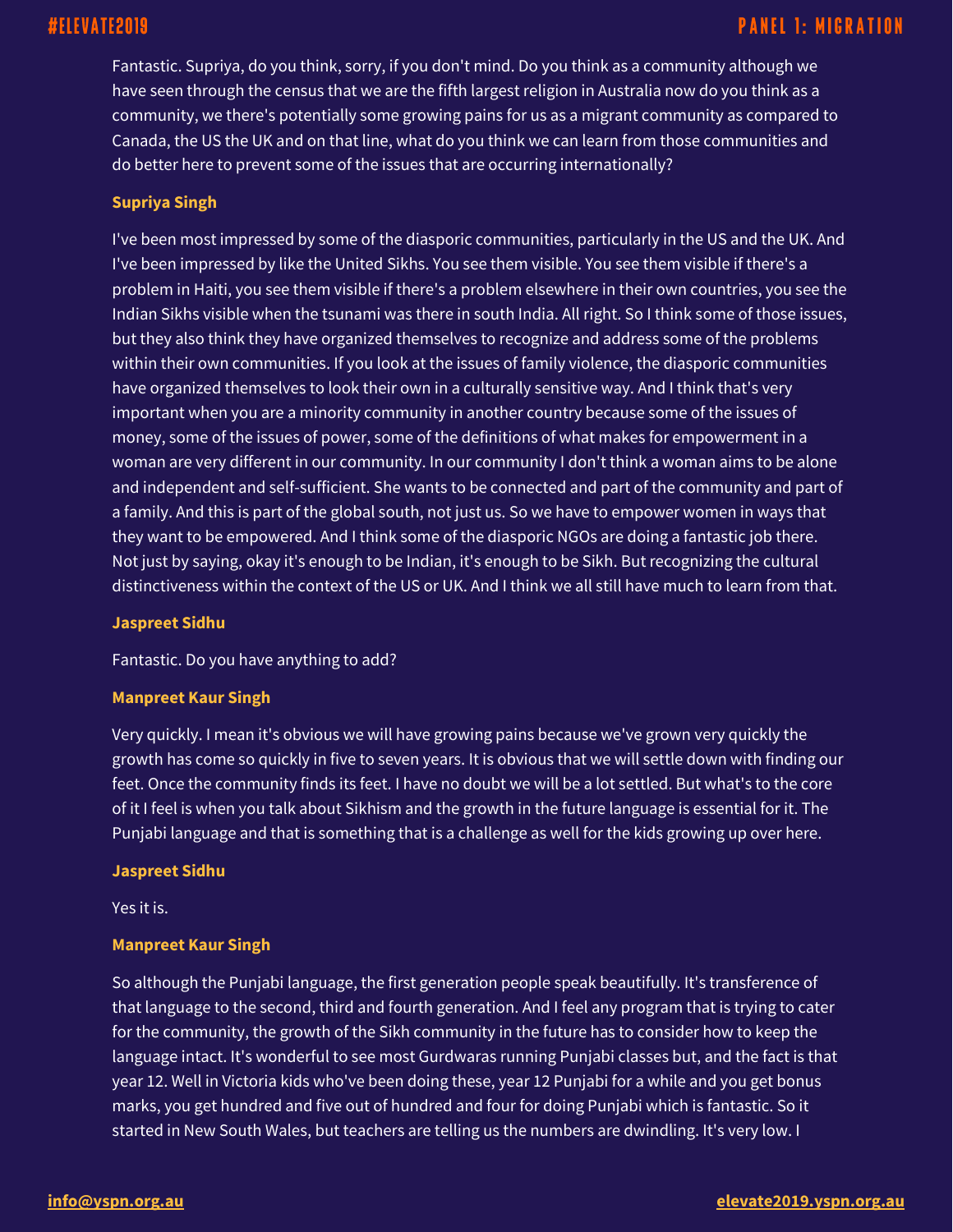believe it was only 12 in one of the school, the largest schools over here. So that is something that we must think of Punjabi [Speaking Punjabi].

## **Jaspreet Sidhu**

Yeah. So true. Harjit, do you have anything to add?

## **Harjit Singh**

Sure. I mean growing pain, sorry, for the recent wave of migration theming inside I can say it happened really quickly and it happened over the last ten years. Right. Cause that's what the stats say and it has happened in the last ten years. But I think that the real pain that I've seen is what Supriya Ji talked about earlier around exclusion of these groups and us. And then, and unfortunately you can't look across to any other country around the world, the UK, the US and Canada, and find a better model because they've done exactly the same thing and they've done it twenty years ago. So they've done the exact same thing like scooting those new migrants. And in my opinion, if our grandchildren are sitting next to each other, a grandchild of mine and a grandchild of a recent migrant, they are not going to see any difference in one another. Right? They're going to be exactly the same. But what they will judge us is by the stories their grandparents told them about how they treated each other. And I reckon that is going to be our judgment. How did we treat these people? How did we actually welcome them? And how did we integrate them into what we call and love Australia. So I think there is definitely a growth pain there and certainly a challenge that I appreciate ideas on how to address.

## **Jaspreet Sidhu**

Fantastic look to open the floor up for any questions and answers if that's okay. We've got a couple of roving microphones. Just the Jasmine and [00:51:50 inaudible]. Any questions from the floor? Surely there's someone. [00:51:57 inaudible]

## **Male 1**

Hi, thanks so much for that presentation. It was really insightful and great to hear things talked about in this way. I guess my question is around comparing Sikh migration to other countries. And you mentioned growing pains and finding your feet and all of these concepts. But if you look at the Sikh migration to Australia, how does that compare with a migration to other non-Indian countries like Canada or Singapore? Are we following the same trajectory? Have we diverged? Is there things we can do to speed up our transition?

## **Harjit Singh**

Maybe I'll make some opening comments. I think you probably both got a, I think there's a myth out there that Sikhs went to Canada the UK and the US or even Kenya before they came to Australia. And that is an absolute myth, isn't it, John? It's an absolute myth. If you come out to the stall and that we've got running for [00:53:05 inaudible] characters, there's a new timeline that I've trialing out. I want to try that with you guys. Let me know what you think. So give me some feedback, but it starts with 1834. Now tell me where a Sikh went to the UK, Canada or the U S in 1934. You can have a read on it. I won't go into the details. So the reality is tough, but what happened was it wasn't permanent migration. It was transient migration. It was people coming out here doing some business, heading back, coming at here on the camels, heading back, doing the walking, heading back. And the key link that made it continuous was {?Ogaba) Kar Saba up in Cairns. And the key ingredient for that was women. The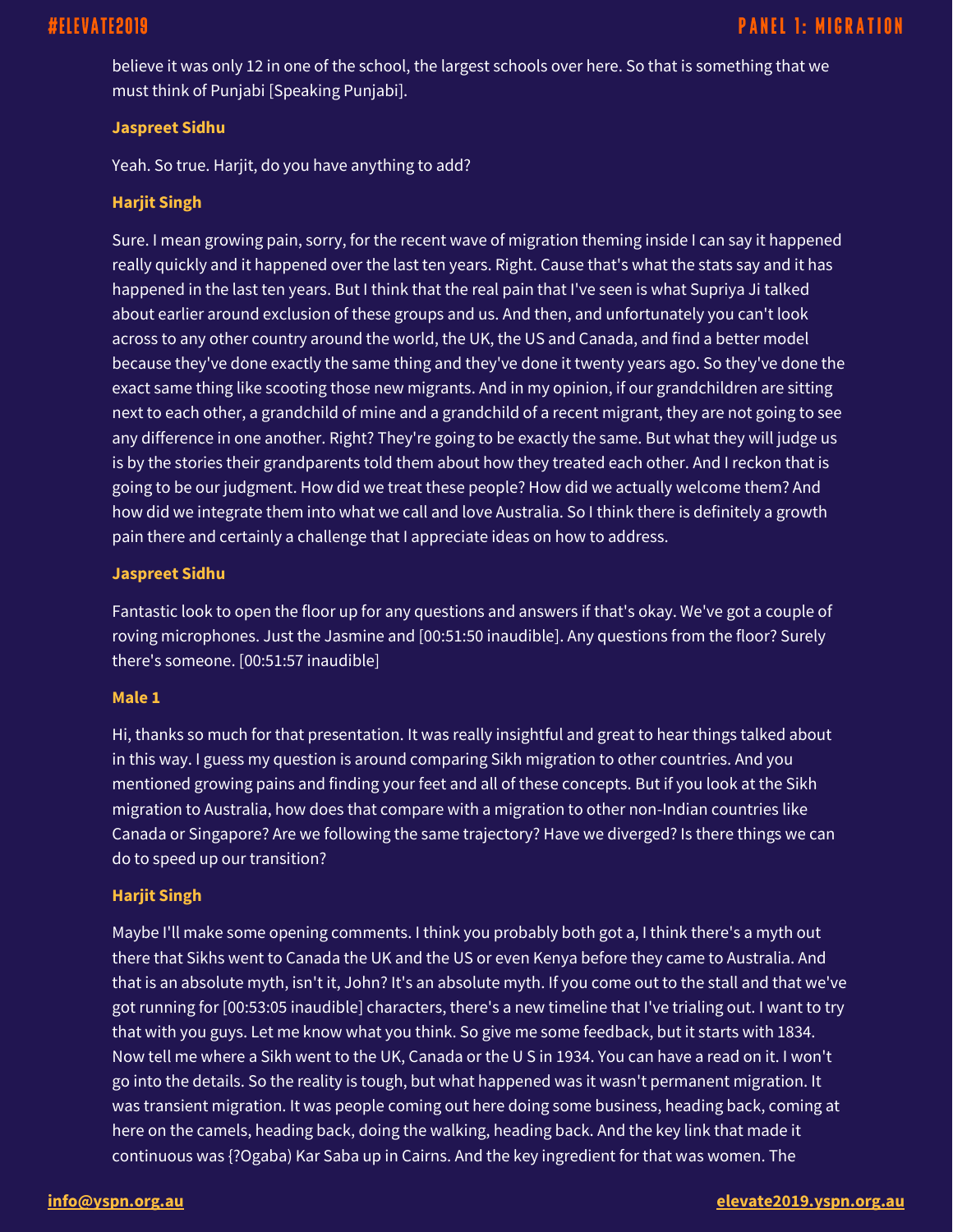people who are allowed to bring their women who were allowed to bring their children were able to keep that continuous heritage on. So that continued heritage is actually just as long as the American diaspora, just as long as the Kenyan diaspora, just as long as the UK Diaspora. But it's just not pervasive for some reason.

## **Manpreet Kaur Singh**

Well, I heard something fantastic when I've been back to a village with Pooran Singh's ashes and we were talking to the locals there. So the old timers, remember the people used to come out Niji, Fiji and trailia, right. New Zealand, Fiji and Australia. So for times in memorial, people have been coming out this way. So migration pattern is not new, Harjit was spot on, I think it's, it's the size of Australia and because people have been living in such disparate far flung places except of course in Coffs harbor and that's why it's such a strong community there. They've been able to sustain that culture, the religion and all the aspects for generations together because it stayed together. But everywhere else in little country towns around New South Wales and Victoria, there were too few to survive as a community group and to make a larger impact. I have a feeling it's just a theory. I have a feeling that when they went to say UK or Canada or US they tended to congregate in small areas and that's how they made a bigger impact. So now is our chance. Now we are in huge numbers. So it's never too late to, you know, make that start. And I think we are no different, it's just the size of the continent is different and that's why we haven't heard it. On the other hand, as Harjit has done it is fantastic what they've done in business in Western Australia I believe this needs to be done in every Australian state. The history of Indian and Sikh arrival in Australia to be taught in the schools, in the curriculum that is going to do so much for our personal identities going forward to me. Kudos. Can we please clone you in all states?

## **Harjit Singh**

Many clones are out here I think.

## **Jaspreet Sidhu**

Fantastic. Supriya you have anything to add to the first questions?

## **Supriya Singh**

Just that I think our consciousness of the diasporic populations comes with money. You know, India was not very narrow when Nehru was prime minister. He actually told all the Indian migrants to assimilate in their country of destination and forget about India. But as soon as the money started flowing from the Indian migrants, we had a ministry of External Affairs in India, very recipient migrants, 69 billion goals to India, making it the largest recipient of international remittances. So, when we think of diasporas old and new, the fact is that the new one send money home very regularly and suddenly India becomes very conscious that we exist. Whereas these different histories of migration have been, they're all over. In the early days of the US migration of Sikhs and Indians to the US the women weren't allowed. And so the Sikhs married Mexican women in order to get land and in order to get your parties, I think the Tortilla. And so you had still in California Maria Singh, Sanchez Singh and we didn't, when the Indians from India came, they didn't recognize them as Indians, but I don't think we should recognize that we have issues, but we shouldn't feel too guilty about them. The Italians and the Greeks in Australia have the same problems upside down though. People came from the villages first from Greece and Italy and now professionals are coming and they don't get along either. You know, they don't want to recognize that they are Greeks and Italians. But as I said, I think we have greater strength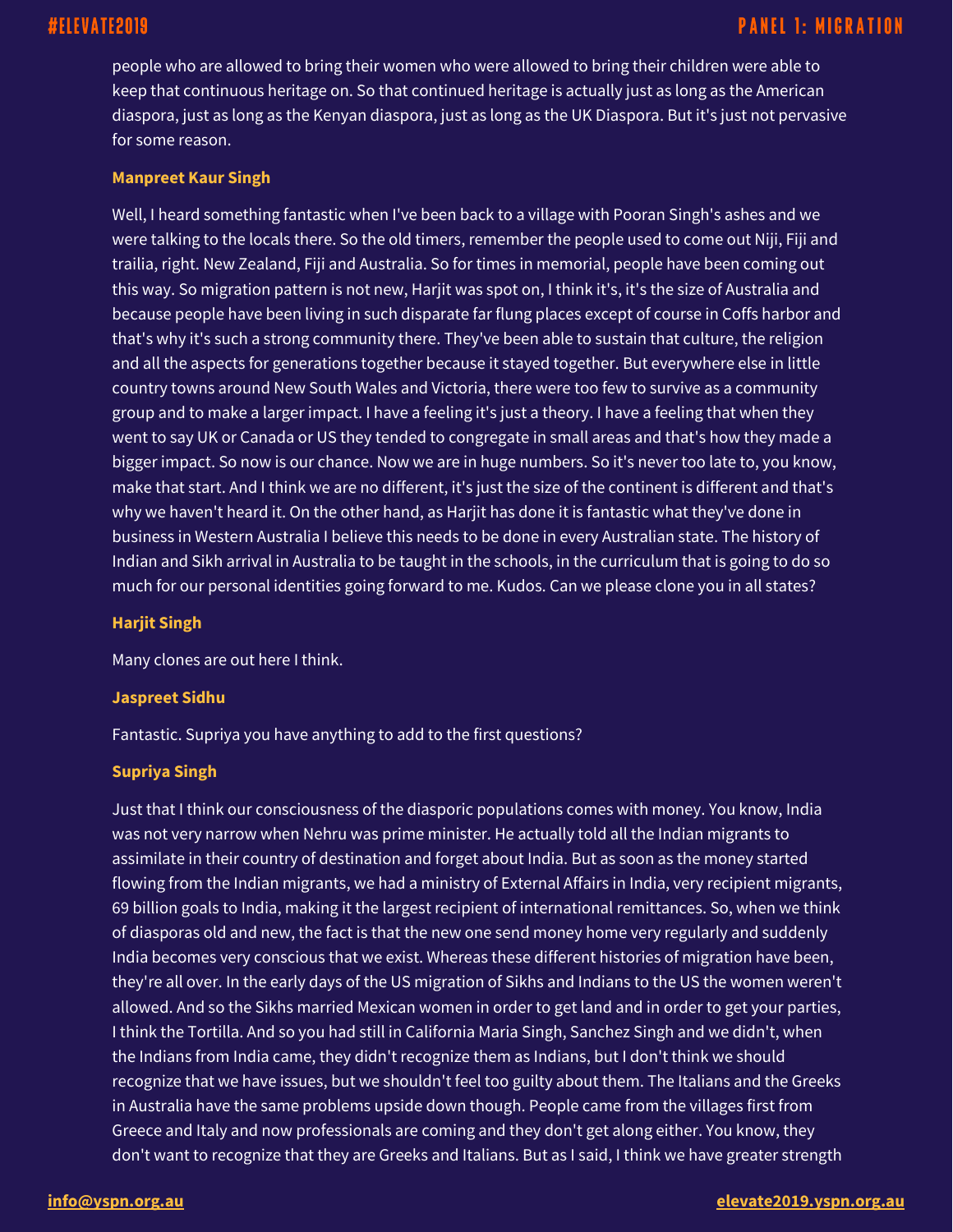in unity. And sometimes the stories I heard from the new migrants of their lack of welcome in Gurdwaras made me feel very ashamed and we tried to do something about it to put in formal institutions of welcome. And I think we must that in Sikhism there is one very big lack. We lack the pastoral element. And it happened to me when I first came to Australia. I was divorced and I had a son and I went to the Gurdwara and I was dressed in Punjabi clothes and nobody would speak to me. And I kept trying to smile and nobody and I kept trying to make. And then one woman who was very nosy in the middle of Kierstan said, who is your father in law? I said, no, no, I'm divorced. And he said, who's your father? I said he left India a long time ago when she finally got it out that my father in law in Malaysia was a JP in Penang and if I've told this to Harjit recently she went to her husband and she said [Speaking Punjabi]. Now, If you understand that I am JP the Justice of Peaces, eldest daughter in law because we don't have a word in Punjabi for ex daughter in law. And they all said, and they all said [Speaking Punjabi] and I'd been there for two years and later on when I got involved in the community. The Sikh welfare organization, some people came and apologize to me [Speaking Punjabi] Australia no. So, because as a religion, our religion is based on family and community. And if you don't have a family over here, you don't have a Sikh identity. If nobody knows which village you come from in Australia, they don't talk to you. And we have to welcome people who are strangers to our Gurdwara. And I don't really know exactly how we do that except personally to say hello to somebody whom you don't know in the Gurdwara and this is our own. And you know, people talked of it with tears in their eyes and I couldn't but feel ashamed that I had been part of that cohort that perhaps did not welcome them enough.

## **Jaspreet Sidhu**

Supriya, thank you for sharing that. I think we'll all make a concerted effort in the future too because it's always when you know something doesn't always come into your mind until you've had shared experience with that. So thank you for sharing that. And I'm sure that was a very personal story to share and I'm sure the audience will be grateful for that. There's a question up the back if, just in, thanks.

## **Male 2**

Might be just enough time. Hi, my name's Sandeep. Thank you so much for your time and energy. It's been it's been great listening to you for the last hour. Just building on the point that we just finished off now about the importance of including new migrants that will be the legacy that we're judged on in ten, twenty, thirty years' time. Is there an ethnic community in Australia that you could point to say they did well? Is there another community in Australia that does these things either locally or more broadly that we can learn from?

## **Manpreet Kaur Singh**

Good question. No, I think everybody's ravished with the same problems. But the thing is I, if you indulge me, like if we had a very lovely experience and I must share we were recent migrants. So in 1994 we were at the Gurdwara in Blackburn B [Speaking Punjabi] we were at the Gurdwara outside and there were these two young students with literally just arrived. Four or five days ago, they'd left home for the first time ever. And I saw them with tears in the corner of the eyes. These are young men in their early twenties and I just got talking to them and we say to them so it seems like you must be missing home, so why don't you come home with us? So just happened we took them home, we made lunch and we really like the young men. We did not know them from a [00:03:31 inaudible]. And one thing led to the other, that lunch became a weekend together, became a week together within four weeks, five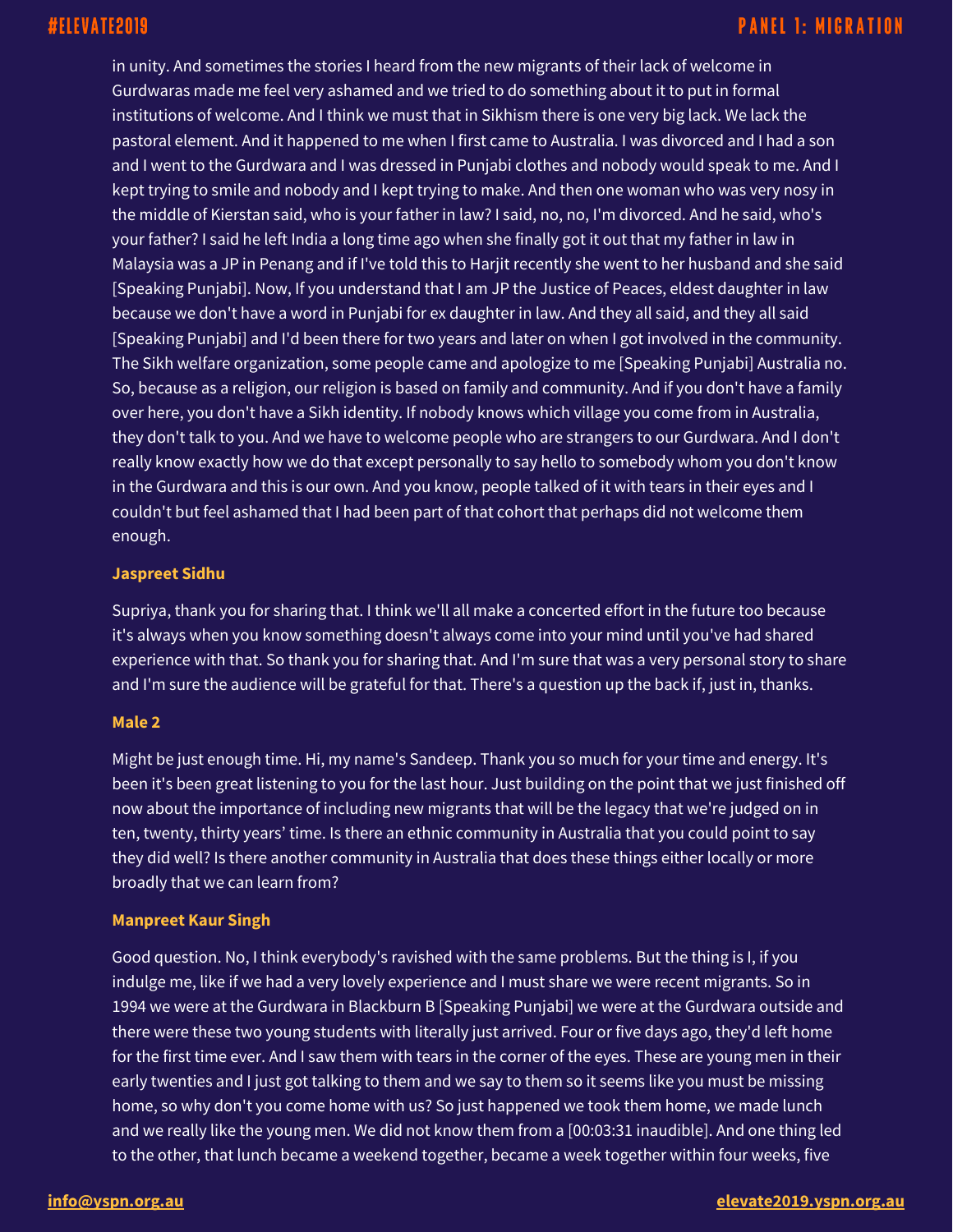## **PANEL 1: MIGRATION**

weeks they started staying with us in our house. We really got on very well for us, for me, felt like I found my family because I didn't have my family. So I had these two brothers that I had at home and they actually lived with us six years. And to me that has been the most rewarding relationship I've had. Those relationships continue and in fact it was one point that two more boys came and stayed in a house and here I'm hit making (?bronte) with these four young lads every weekend. I'm going guys I can't do this anymore, but all I wanted to say is if we do it, we weren't able to do it again obviously. And we only did it once ever, but those are four people that did stay in our house and have left lasting memories for us. I hope in some way we contributed. I think it doesn't take much to do that.

## **Harjit Singh**

Yeah certainly I think that is a great question and I'll probably agree with Manpreet. I'm not sure if there's one community that does it absolutely fantastic. But I think you can look at other communities and see this some spots of ideas and I think there are some sparks of ideas out there that seem to work. Like if you look at the bar high community, I'm not sure if you know, but like they, they love organizing things so that's like part of their religion is organization. So you don't actually got a number that you can call in any country in the world that will hook you up with the nearest bar high. All right. Pretty cool system. All right. I'm not sure we can do that, but it's something that's interesting. It's an interesting concept that you can go any country in the world doesn't matter. You get off the plane, you call someone and they'll hook you up with the nearest bar high. Huh. Other things that you can see if you look at other countries, the Scandinavian countries, I've forgotten which country it is, but I was reading an article about it around, it's a state sponsored mentoring program. So they want to welcome refugees. They want to welcome migrants. But the thing is they know that if they don't mentor people, which is what we suck at in Australia, we've got PhD qualified people driving taxis, driving buses, driving trains. All right. We've got people with Masters of engineering. They're not doing engineering, all right. But what they do in these Scandinavian countries is as soon as you arrive to actually make sure that for a year you get paid up with a Scandinavian person who's in the same profession as you. Interesting idea. Once again, not sure if we can implement it, but it certainly is spark that that I think has merit. And I think, certainly commend YSPN for their mentoring program for doctors. And I think if that could be rolled out across the board we will see much faster integration, which faster progress in our society or our community to catch up to the rest of the world.

### **Jaspreet Sidhu**

Fantastic. Do you have anything to add?

## **Supriya Singh**

No. Thank you. Thank you.

### **Jaspreet Sidhu**

Unfortunately, I think we're going to have to, no, just one more. Okay. SiMran. Thanks.

## **Female 1**

Hello everyone. I just wanted to, I guess get your comment about the different Punjabi communities within ourselves. You talk about unity, but I've noticed a lot that in our Sikh community alone there's, the Malaysian Punjabis, and then there's the Indian Punjabi they come and tend to see the Malaysian